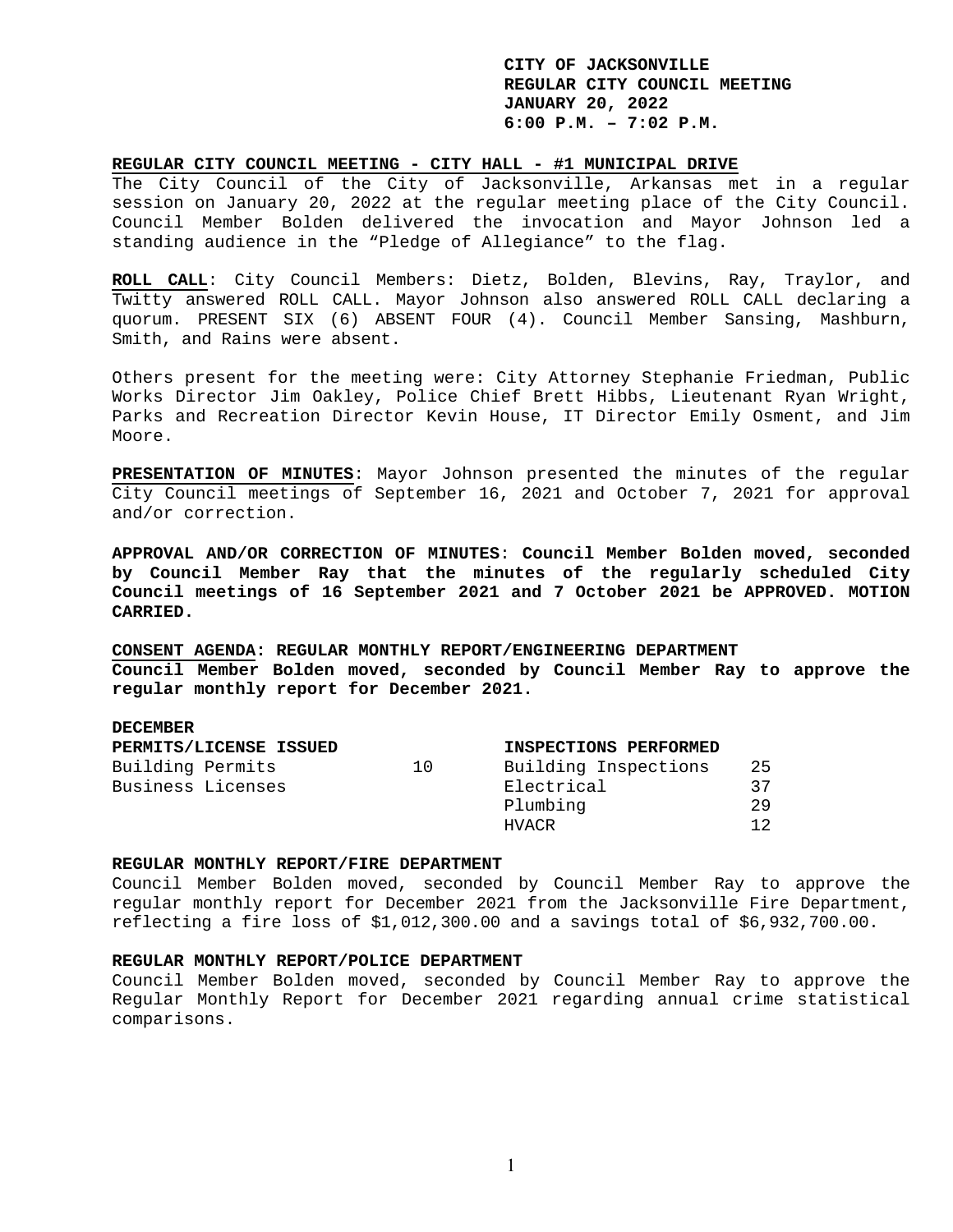#### **REGULAR MONTHLY REPORT/CODE ENFORCEMENT**

Council Member Bolden moved, seconded by Council Member Ray to approve the regular monthly report as presented for December 2021.

Assigned Calls 60 Self-Initiated Calls 108

| Follow ups              | 207 | Structures Inspected       | 104 |
|-------------------------|-----|----------------------------|-----|
| Meetings/Court Hearings | 0   | Rentals Inspected          |     |
| Tickets Issued          | 4   | Properties Red Tagged      |     |
| Three Day Notice        | 125 | Search Warrants Served     |     |
| Seven Day Letter        | 47  | Structures Rehabbed        |     |
| Vehicles Tagged         | 45  | Structures Condemned       |     |
| Vehicles Towed          | 11  | Houses Demolished by City  |     |
| Lots posted             | 0   | Houses Demolished by Owner |     |
| Signs removed           | 24  | Parking Violations         | 46  |
| Trash cans tagged       | 2   | Grass Mowed                |     |
| Basketball Goals        |     |                            |     |

**ROLL CALL: Council Member: Dietz, Bolden, Blevins, Ray, Traylor, and Twitty voted AYE. MOTION CARRIED.** 

**WATER DEPARTMENT: 2021 Annual Report by Water Department Superintendent Jake Short** 

Water Superintendent Short recognized Water Commission Chairman, Jim Peacock in attendance.

He read the following report:

On behalf of the Jacksonville Water Commission, I am pleased to provide you the 2021 Annual Water Works report Jacksonville Water Works had zero water quality violation to report and has once again completed the year within its budget while providing he citizens of Jacksonville with quality water and services that they not only deserve, but have come to expect.

The projects completed during 2021 includes the installation of 4,200 linear feet of pipe, 11 additional fire hydrants, and 30 valves. At the end of 2021 we had 11,414 water meters in the water distribution system which includes 68 new water services.

Customer service continues to a top priority of Jacksonville Water Works staff. We continue to take online payments from our customers through our secure internet site. In the year 2021, we received 29,336 online payments totaling \$2,692,941. We continue to receive many positive comments from our customers using this updated service.

Water production increased in 2021. On February 18, 2021, we reached a peak demand for the year of 10.2 million gallons. This is well above the previous year's peak water flow of 4.3 million gallons which occurred on July 3, 2020.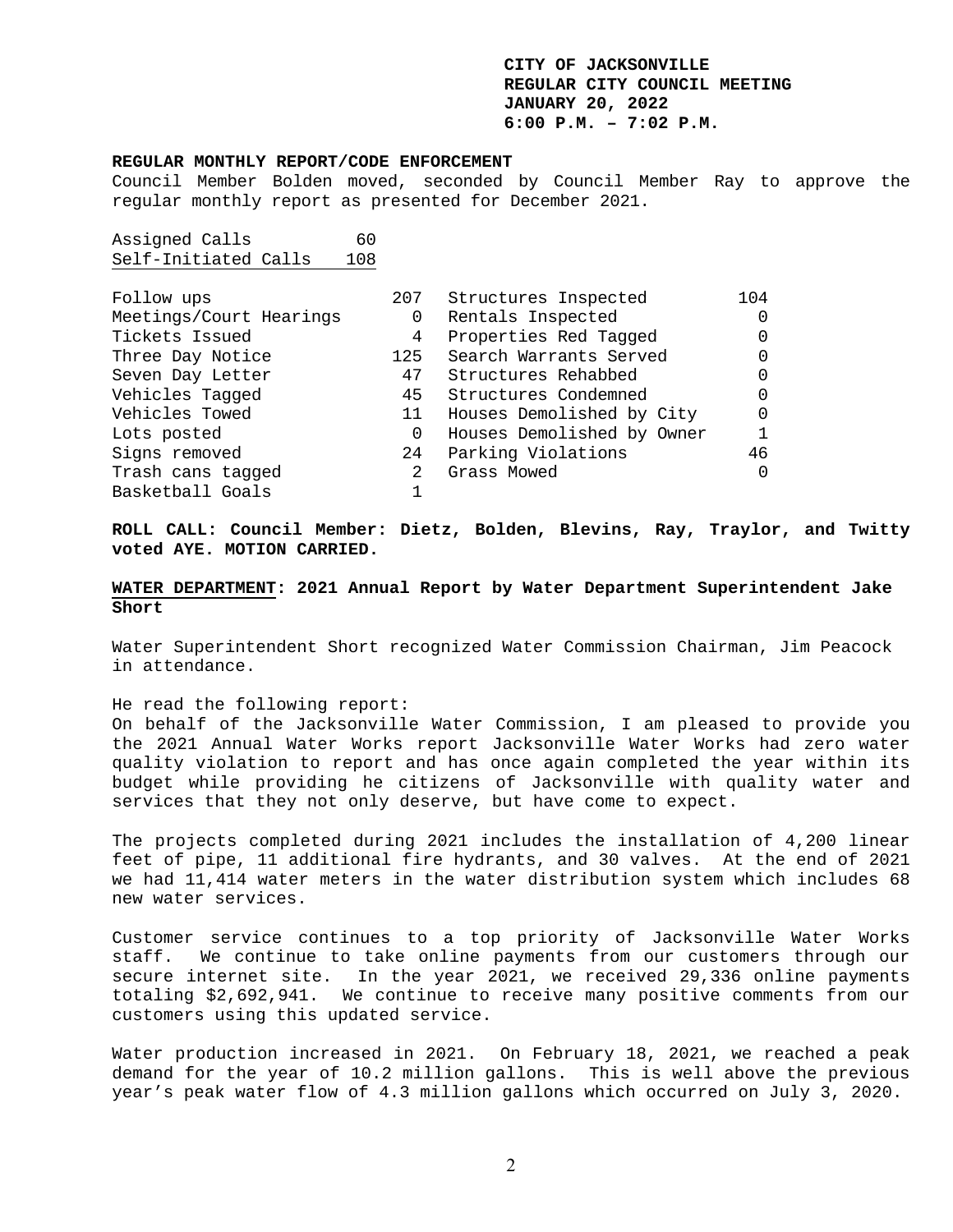The total water production for the year was 1.268 billion gallons, which was a 7.6% increase from the previous year. Our average daily water flow for the year was 3.47 million gallons per day.

JWWW currently operates and maintains close to 1.2 million linear feet of water distribution lines, 800 fire hydrants, 5,250,000 gallons of storage capacity, and provides and average of 3,500,000 gallons of potable water per day to the residents of Jacksonville. J@@ not only provides reliable water service to a population of over 29,000 people in the Jacksonville area, but also delivers wholesale water to LRAFB and three other wholesale customers.

2021 was JWWW's third full year serving as the privatized owner of the LRAFB distribution system. This 50-year contract requires JWW to operate, maintain, repair and upgrade, and improve the LRAFB water system. The LRAFB water distribution system includes approximately 290,000 linear feet of pipe, 507 hydrants, 3 pump stations, and 1,350,000 gallons of storage. The system provides an average of 574,000 gallons of potable water per day and serves approximately 12,000 people. In acquiring these facilities, JWW has employed the operations and maintenance strategies that have proven successful with Jacksonville's water distribution system and blended those with procedures familiar to the LRAFB system. It is important to note that JWW operates this system independent from its own. There are many advantages to this contract, but one key benefit to privatization is that by ridding itself of utilities, LRAFB can now focus on its specific mission requirements instead of water system upgrades and repairs. JWW not only benefits from increased employment and from economies of scale through combined utilization of fixed, general and overhead cost, but it also has gained a closer relationship with the planning and expansion efforts on LRAFB and is able to integrate planning for both JWW and base customers alike. I am pleased to report that in calendar year 2021, the LAFB system also reported zero water quality violations.

The projects completed on LRABG during 2021 includes the installation of 18,831 linear feet of PVC water mains, 91 valves, and 35 fire hydrants as part of Phase I of renewal and replacement work in Military Family Housing. The JWW LRABG Maintenance Team also oversaw the scheduled maintenance of 216 valves and 197 fire hydrants in the distribution system, the sand blasting and painting of 457 fire hydrants, and the installation of a new mixing system on the 1.35 MG water tank.

This work was accomplished with a workforce of 29 employees. WE currently have 10 employees licensed by the Arkansas Department of Health to properly operate the water system with 4 additional staff members currently working toward the completion of their water operator license to further enhance the professionalism of the Jacksonville Water Works Team.

We appreciate your confidence and continued support in working with the Jacksonville Water Commission to ensure that our City will have a safe and adequate supply of high-quality water for the future grout of the Create City of Jacksonville today, tomorrow and for many years to come.

3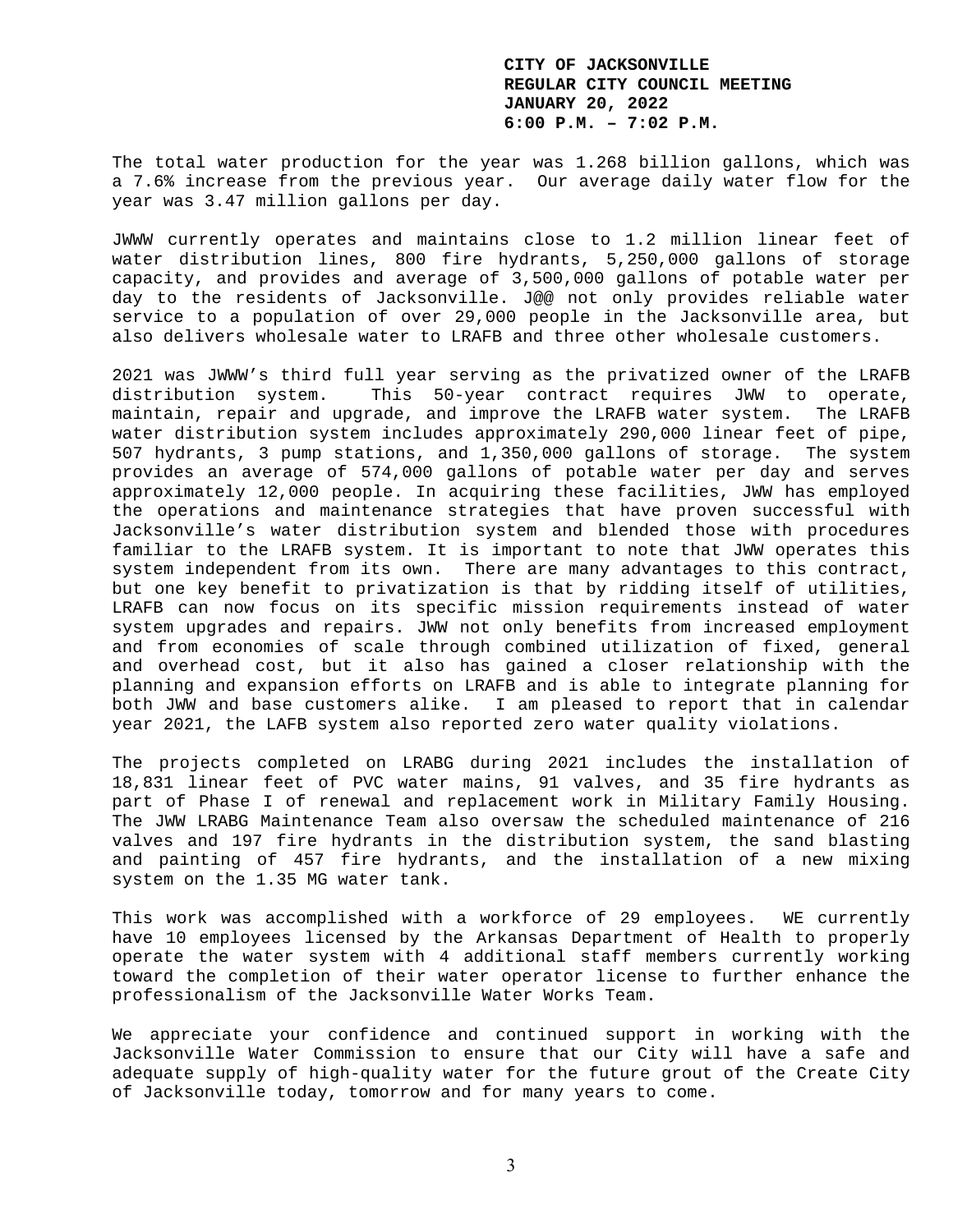### **WASTEWATER DEPARTMENTS: 2021 Annual Report by Wastewater Utility Manager Thea Hughes**

Utility Manager introduced Sewer Commission Chairman Mr. Fred Belote and Vice Chairman John Ferrell, and their Engineering Construction Manager Paul Richards. She related that other Commissioners are Eddie Porter, Secretary; Jerry Sanders and Jeff Elmore, Commissioners.

Jacksonville's sewer system consists of approximately 180 miles of gravity sewer line ranging in size from 6 inch to 42 inch, about 13 miles of force main, and over 3800 manholes. The earliest construction dates back over 60 years. The system also includes 14 remote pump stations.

The wastewater utility is broken down into five departments: technical services, treatment, laboratory, collection system, and administration.

The **Technical Services** handles investigation, cleaning and televising, and oversight of all construction. The report for that department is found on pages 3-4. A few of their statistics include:

- Cleaned 53 miles of line.
- Televised about 5.5 miles of line.
- Inspected 154 manholes, 135 service lines and made 2,502 line locates.
- Conducted inspections and oversight of all sewer line laid in the City.
- We began the construction phase of sewer line relocation for two projects:
	- o the widening of Hwy 67/167,
	- o and the construction of a railroad overpass bridge on Loop Road.

The **Collection Systems** department is responsible for repair and replacement of existing sewer line and manholes, and construction of new lines. Their report is found on pages

5-6. A few highlights are:

- Repaired 96 manholes and replaced 3.
- Performed 7 street cuts which included sewer main relay.
- Only 2 out of 13 main line call was caused by inflow/infiltration into the system.
- Home owners repaired or replaced 88 service lines in 2021.

The **Operations** department is responsible for operating the treatment plant, running process control tests in the laboratory to ensure we are within permit regulations, assisting our industries with their wastewater treatment, and maintaining and repairing all plant maintenance and vehicles. Their reports are found on pages 7-11. A few of their achievements include: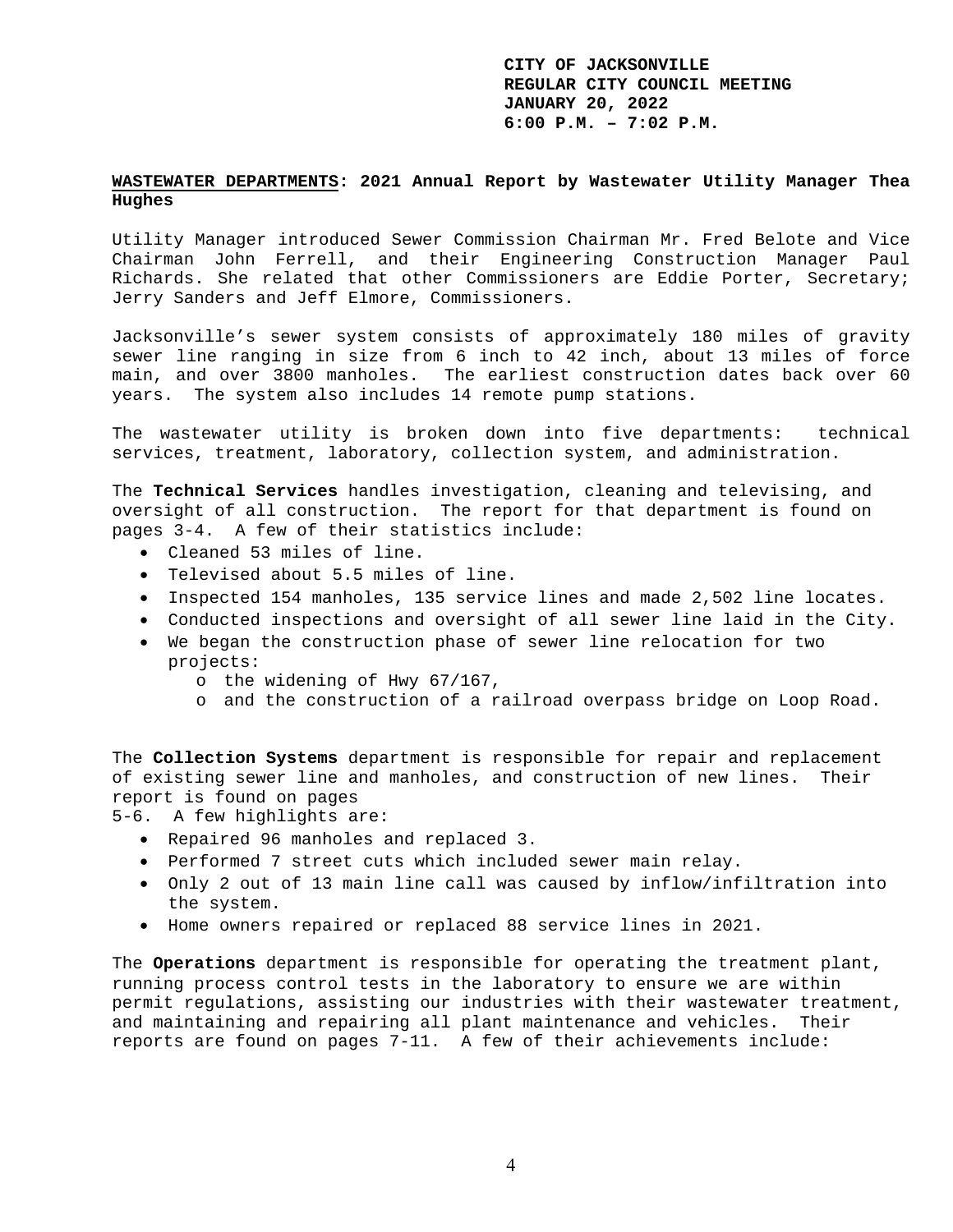- Completed our 26th year without an NPDES permit violation.
- The plant treated over 1.7 billion gallons of water.
- Our plant accepted 8.2 million gallons of landfill leachate from Two Pine Landfill.
- Once again, there were no violations from ADEQ inspections of the plant and solid waste monofill, and no violations of our biomonitoring testing.
- We performed 2,144 analytical tests in our laboratory and passed all recertification requirements.
- Performed 627 inspections of grease traps in commercial establishments.
- Engineering design began in 2020, and construction began in 2021, on a \$16M upgrade to treatment plant equipment. This will increase the capability of the plant to handle up to 24 million gallons per day of flow, up from the current 12 mgd. Information about the plant upgrades can be found on pages 9-11.

The **Administration** department handles financial management, personnel, purchasing, and clerical support. Their report is found on pages12-13. Some of administration's focus in 2021 was:

- We received an excellent independent financial audit again in 2021.
- Overall operating revenue was almost flat, down by less than 1%.
- On Dec. 28 we closed on the issuance and sale of revenue bonds in the amount of \$8.1M for use in financing a portion of the improvements to the treatment plant.
- Continued to mail post cards encouraging residents to "can the grease" and "shut the lid on wipes".

Employee Licenses & Certifications:

- Utility employees hold the following licenses:
	- o 9 Collection System certifications
	- o 19 Wastewater Operator's licenses, with 6 being Class IV (highest)
	- o 5 Solid Waste licenses
	- o 7 Plumbing Inspector licenses
	- o 15 CDL licenses

Awards & Achievements in 2021:

- Myron Webb received the 2021 Dick Morris Employee Excellence Award.
- 20 employees have wastewater licenses, with 6 being Class IV
- 6 employees have Class III wastewater licenses
- 5 employees have Solid Waste and Industrial Solid Waste licenses
- 9 employees have Collection System certifications, with 4 being Class III
- 13 employees have Commercial Driver's Licenses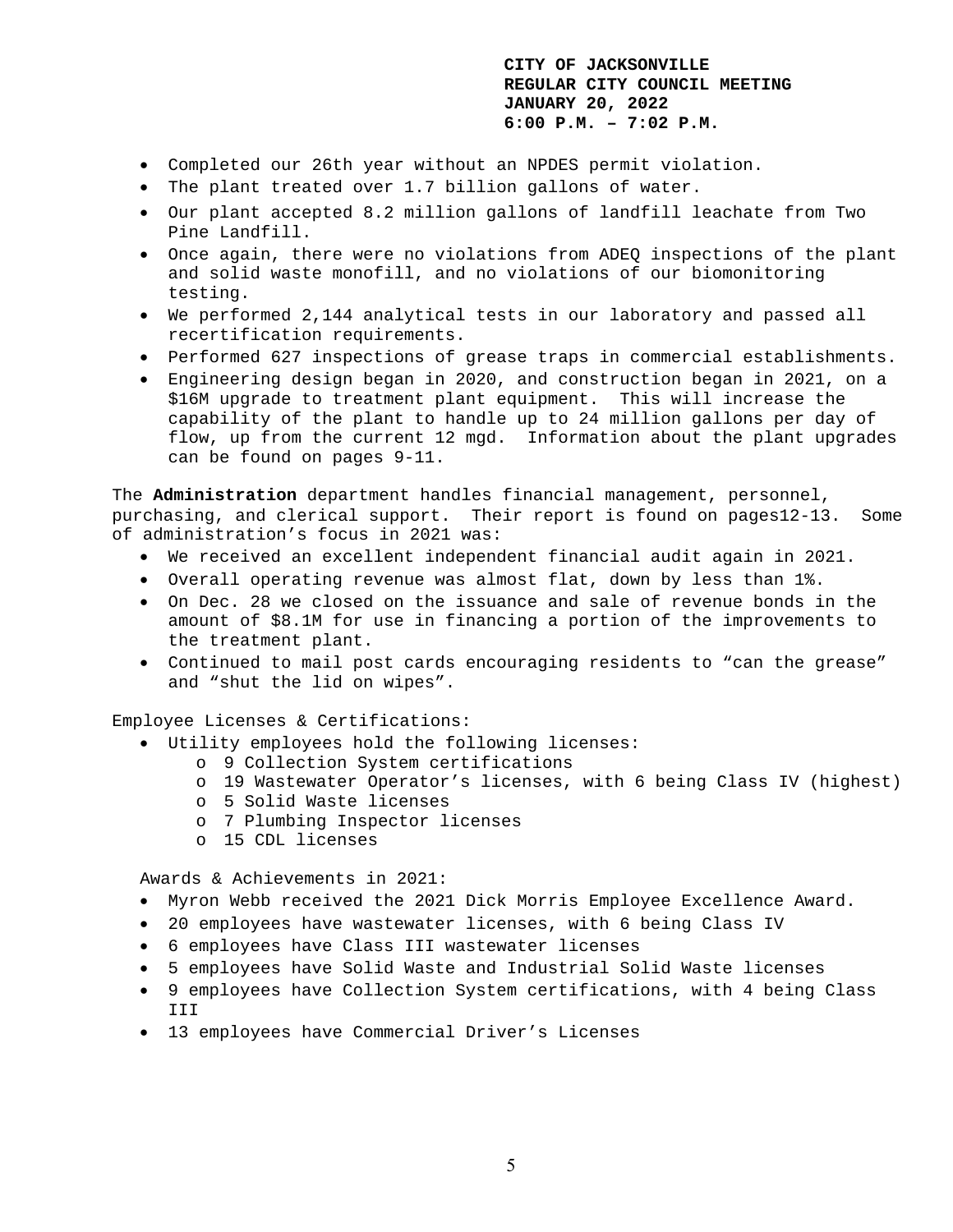**FIRE DEPARTMENT:** 

**POLICE DEPARTMENT: a. ORDINANCE 1683 (#2-2022)** 

**AN ORDINANCE AMENDING JACKSONVILLE MUNICIPAL CODE §§8.01 (PROPERTY MAINTENANCE), 8.03 (NUISANCE ABATEMENT), 8.08 (PUBLIC NUISANCE) AND 8.10 (SWIMMING POOLS); DECLARING AN EMERGENCY; AND, FOR OTHER PURPOSES.** 

Mayor Johnson noted that there are not enough City Council members present to be able to suspend the rules and place the Ordinance on second reading. He added that he feels since this Ordinance deals with Codes he believes it would be better to have it read over three meetings instead of one, offering the public a chance for comment.

Council Member Ray moved, seconded by Council Member Blevins to place Ordinance 1683 on **FIRST READING**. **ROLL CALL**: Council Member Dietz, Bolden, Blevins, Ray, Traylor, and Twitty voted AYE. (0) voted NAY. **MOTION CARRIED. Whereupon City Attorney Friedman read the heading of Ordinance 1683.** 

Lieutenant Ryan Wright stated when he took over Code Enforcement, he started going over the different codes that they enforce, primarily Chapter 8. He noticed that some of the codes went back to 2002, 2007, and 2009; adding that a lot of the codes conflicted with each other, citing Title 8.3 and 8.8 specifically. He believed the codes could use some updating and researched Conway, North Little Rock, Sherwood, and Cabot codes to compare them to. He explained North Little Rock had the most extensive, as far as the way their code was defined, and he pulled the Property Maintenance portion word-forword directly from North Little Rock, where they have been instated since 2015. He added they have been approved with North Little Rock and those particular codes are ones that Code Enforcement Officers can visually see and will enforce on a consistent, day-to-day basis. He related that theirs is better defined for citizens and they would be able to go to our website or come up to get a copy of it versus having to dig through the 1600-page Arkansas Fire Code from 2012. He added that it defines what tenants from landlords are expected to have, as well as what the average homeowner should have and also goes into more detail on how Code Enforcement can enforce something versus the vagueness that we have, show them more what we are trying to get across.

Council Member Blevins asked since Lieutenant Wright has taken over Code Enforcement, has he had instances where he has told someone that they were against code, but that someone looked it up and told him that they were not against code, and is that what prompted this.

Lieutenant Wright replied sort of, that a lot of it is with the vehicle related codes, pointing out that 8.03 and 8.08 that deal with inoperable vehicles, directly conflict each other, with 8.03 saying that they have 72 hours then can tow the car and 8.08 saying that Code has to give them a 7-day letter. He shared that they actually go by the newer ordinance, 8.03, but that convoluted everything.

6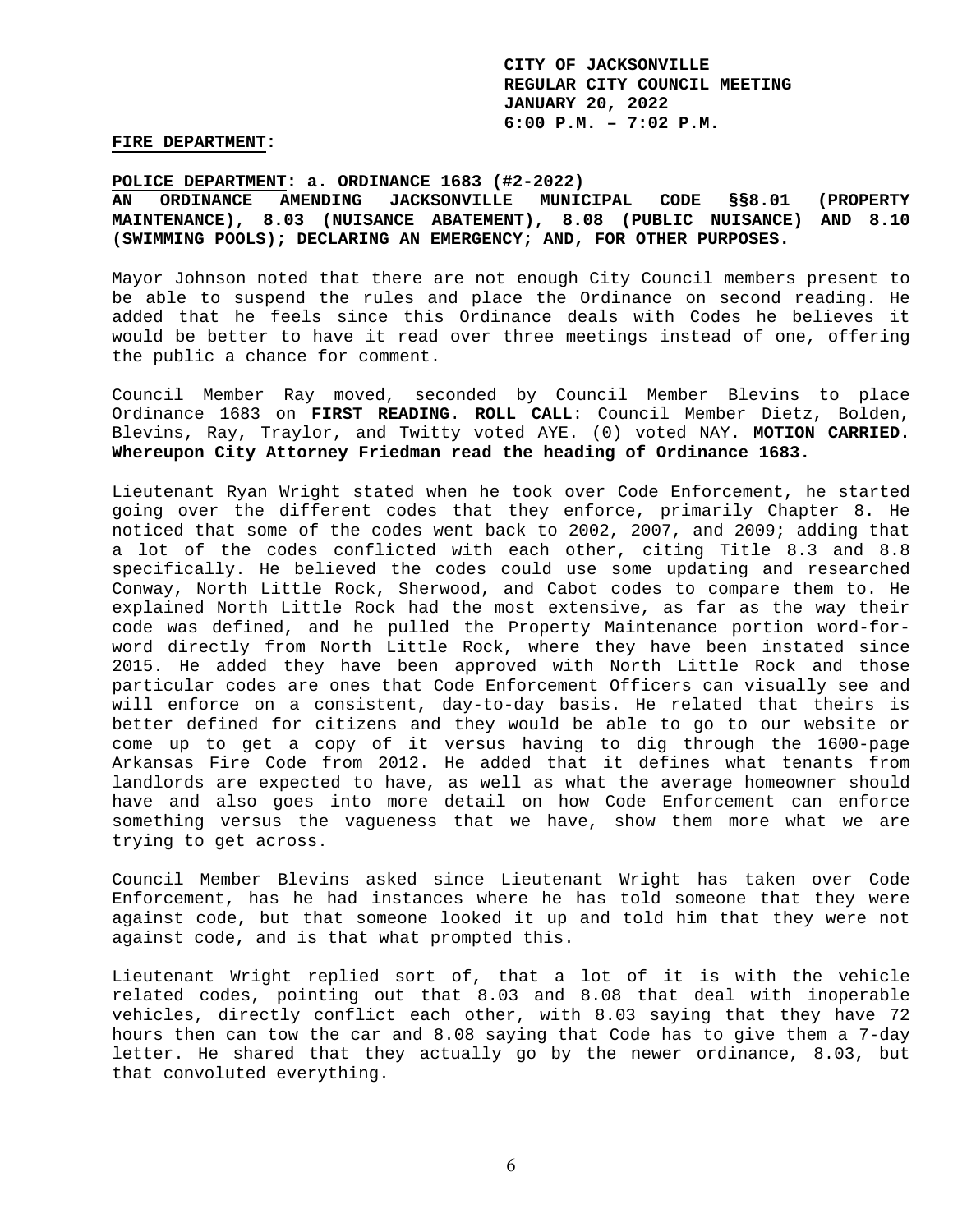Police Chief Brett Hibbs stated a frequent complaint when he took over was that the wording in ordinances were ambiguous and they wanted to straighten it out because it was too watered down. He noted that if they write tickets and go to court, they have to justify it and it is hard to win these things when the wording does not make sense or is really broad. He wants it to be clearer, for not only the citizens, but also for Code Officers to know what they can enforce. He mentioned he gets asked about if something is in code and when he asks Code Enforcement, they cannot answer.

Mayor Johnson asked if it would help the Council Members if they had a copy of how the code was versus what it would change to.

Council Member Dietz agreed that it would help and explained that he got this ordinance the day before yesterday and read it for 4 hours last night. He also agreed that there are a lot of things that need to be looked at, but there are also a lot of things that he believes would be really hard to enforce. He does not know where you stop and start to enforce them and suggested additional time for everyone to review it. He believes they would have a hard time enforcing someone to have a window that goes up and down and how Code will be able to check that out.

Lieutenant Wright clarified they would not go in and inspect every window, but if someone complains on it, they would be able to.

Council Member Dietz brought up that if they check one and write that person up, what about the other person that knows about it. He knows there are a whole lot of things that we need to help, but we do not want to make it a hindrance on our people that have properties. He related there is probably a lot of people in the City of Jacksonville that know they need a gutter reattached or piece of wood replaced, but it might be an issue that they cannot afford, so the City needs to give them some time. He is for doing what is best for Jacksonville and all citizens, but he wants to make sure that we do not make it harder to live in Jacksonville or make it a hindrance on people. He explained that he has rental property and knows there are others here that also have some. He related that he updates his houses to be brand new with pest control contracts, but if tenants are in there for a year and it looks so bad that you cannot see the floors, that is a rodent problem that the tenants need to take care of, where us as landlords, cannot bail everyone out on that. He thinks Council needs to be very cautious on how they write this and agreed that he is for updating since it is so old, but he does have a lot of concerns.

Council Member Blevins agreed that a lot of this needs changed, adding we cannot be afraid of change, which has been one of the biggest things that he has experienced being a City Council Member. He believes that Council does not want to change something because they feel that someone might not want it or they feel they might not like the change. He pointed out that before they implemented the online ability to pay your water bill, people may not have wanted that, but look how well it is working. He added it is something they are going to have to adopt and move into and we cannot be scared to change.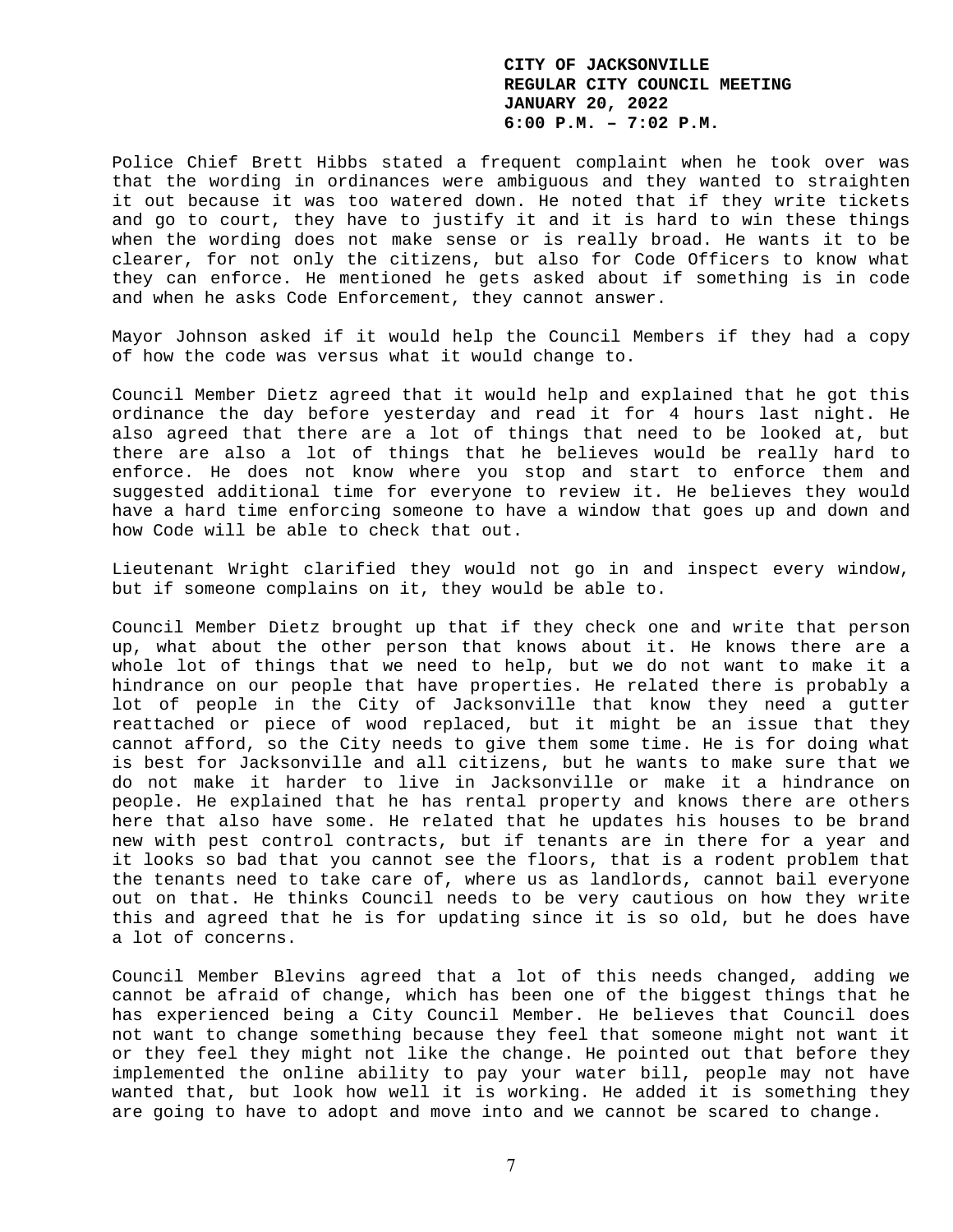Council Member Dietz stated he is not scared of change, he is scared of hurting people, pointing out if he goes to inspect anyone's house, he bets he can find something wrong with it. He acknowledged it could be an issue, but asked can they afford to fix it. He knows three or four people with houses, in predominant areas, that are not maintained, because they cannot afford it.

Council Member Bolden related when he read it, he thought about if people can afford it. He mentioned that he was on the Water Commission at the time that brought up the online water bill pay to the Board and showed them how he could make money, getting the idea from Houston. He added that he deals with the Community a lot and a lot of them own homes and cannot afford the upkeep. He is concerned about nitpicking and talked about windows going up and down, recalling that where he was raised in Houston, their windows could not go up without a crowbar. He mentioned door panels rotting and shared that his father worked hard and could not afford to get that done. He urged that we need to consider those who do not have the money when making these ordinances. He agreed when it came to the rats, the landlord did not put the rats there, so it is the tenant's job to get rid of them. He stated they should make decisions to help the people because people are struggling and Covid-19 is messing up a lot of people's money and minds.

Lieutenant Wright related he actually has a section about rats that explicitly defines who is responsible for maintaining the rodent issue, whether it is single-family dwelling or it is rented by someone, the person who rents the property is responsible for the rats that are in the home. He explained that everything that the proposed ordinance contains, is pulled from the building code and the purpose is not to tax homeowners or anyone else. He noted if you go to Sunnyside, 80% of that area is probably rented. He added that Code Enforcement goes there every day and there are floors caving in, people's doors that are not locking, people with no heat or air, and if you look at it from that perspective, the landlords are responsible for taking care of those issues. He clarified that all this update does is better define the codes and gives those citizens options to where they can call Code Enforcement and have their issues addressed in order to give them a better, habitable place to live. He shared if you drive through Sunnyside right now, a lot of those houses are not habitable, and it is hard for Code Enforcement to go to the landlord or homeowner about a violation because it is not precisely defined in code.

Council Member Bolden appreciates Lieutenant Wright for doing his research and knows that his decision for it is right, but his concern is the strategy to take care of the matter.

Lieutenant Wright added when his Code Officers give out 3-day and 7-day notices, he tells them they have to knock on those doors and talk to the person who is there and tell them what is going on. He feels that it would be a problem if they do not address it and just hang a door tag because they should be working with the citizens versus nitpicking anything.

8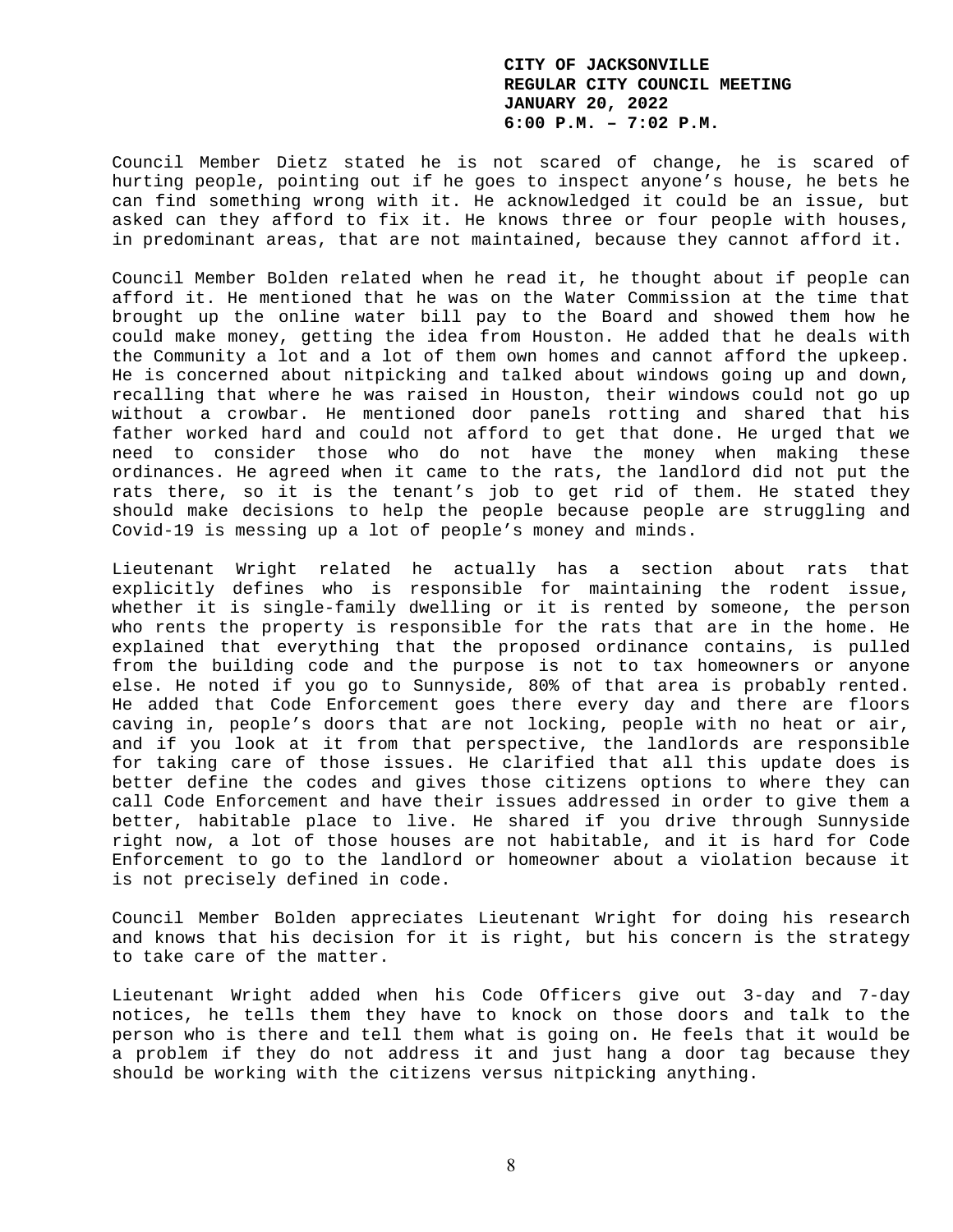Council Member Bolden clarified that he knows that Code Enforcement does not nitpick, but he deals with the human element of it.

Lieutenant Wright explained that if these people talk to them and try to work with Code, Code will work with them as well.

Council Member Ray shared his admiration for Code Enforcement and related that the City of Jacksonville needs them. He recalled that for over 30 years, we have done the same thing, and reiterated that we have to have Code Enforcement. He acknowledged that the City cannot satisfy everybody, you have to go by the rules and regulations, and that is why we have so many of these entities. He mentioned the Community Development Block Grant that has helped people out when they had these types of problems and that money has been well spent in the City of Jacksonville. He reiterated that you have to have Code Enforcement for the City to thrive and get people and industries to move into the City.

Council Member Traylor pointed out section 8.01.085 Interior Structure Requirements and it was concluded that Code Enforcement would only go inside houses if someone called them and reported code violations. He confirmed with Lieutenant Wright that they would not be driving around checking without probable cause but the Ordinance offers the authority for them to require repairs be made.

City Clerk Susan Davitt noted that since penalties are being imposed, the City Council will need to host a public hearing offering citizenry impute.

Chief Hibbs stated that they would not be opposed to having a committee being formed in order to review the changes line-by-line.

Mayor Johnson noted that the committee does not necessarily have to be just City Council members but could also include citizens that are involved.

Council Member Blevins stated that he feels this is about focusing the Codes, mentioning that this is also a public safety issue.

**Council Member Bolden moved, seconded by Council Member Twitty to TABLE Ordinance 1683. MOTION CARRIED.** 

**b. ORDINANCE 1684 (#3-22) AN ORDINANCE ESTABLISHING THE CITY OF JACKSONVILLE AS A PUBLIC AIRCRAFT OPERATOR.** 

Council Member Ray moved, seconded by Council Member Blevins to place Ordinance 1684 on **FIRST READING**. **ROLL CALL**: Council Member Dietz, Bolden, Blevins, Ray, Traylor, and Twitty voted AYE. (0) voted NAY. **MOTION CARRIED. Whereupon City Attorney Friedman read the heading of Ordinance 1684.**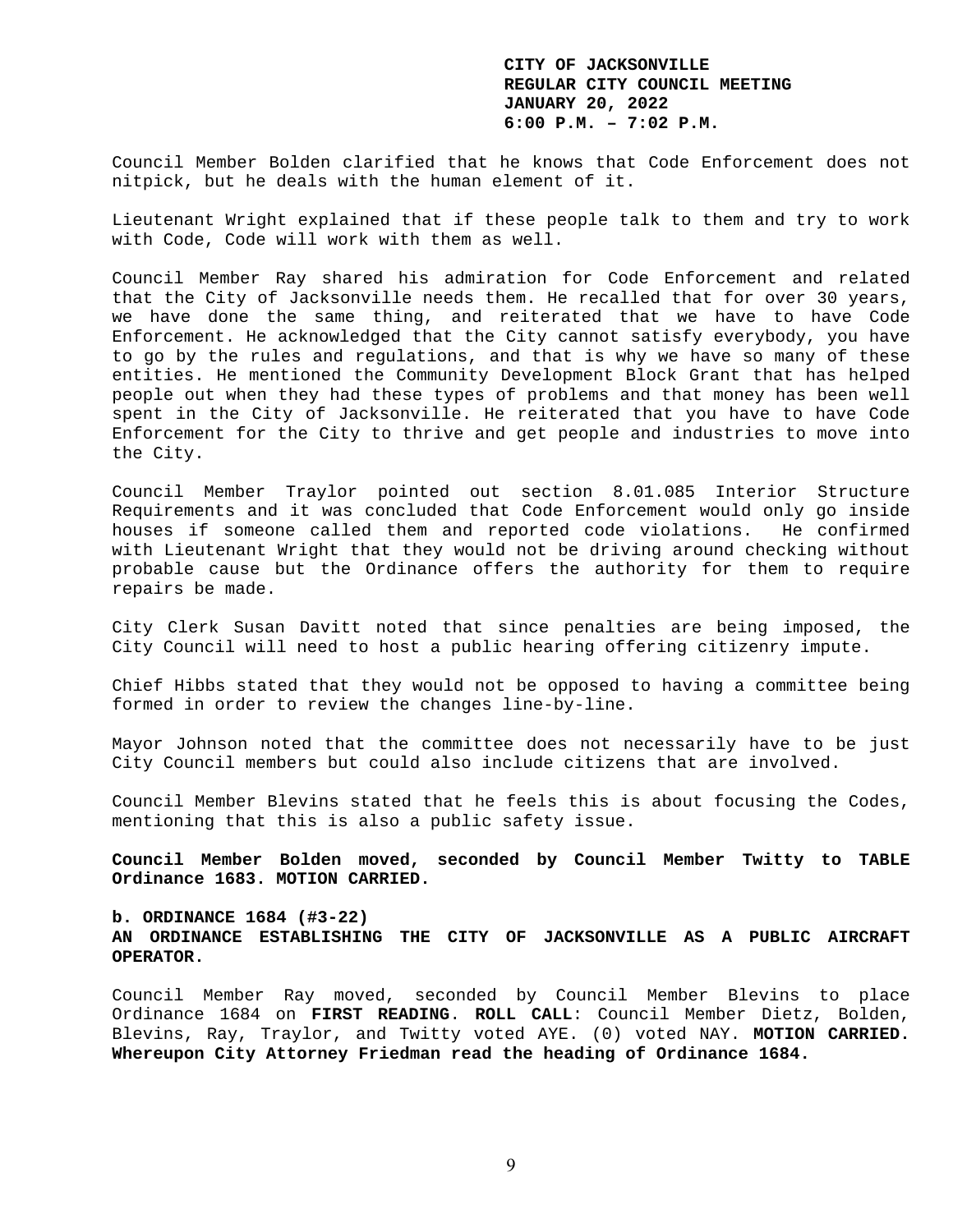Chief Hibbs related that the Police Department has acquired a drone almost a year ago, but it has taken a long time because it has to have two trained pilots licensed by the FAA. He explained that there is a lot of paperwork to have in place. He stated that it is a small drone that will be used for law enforcement, fire, search and rescue operations.

Lieutenant Wright explained that the drone has a thermal camera letting them watch, regarding a foot pursuit for tracking purposes. He stated that they could watch residences as far as serving search warrants or if it is an emergency situation, we can go there and watch the whole perimeter. He noted that the drone has a loud speaker and a spot light. He then answered Mayor Johnson that the cost was \$8,500.00 and the software is an additional \$1,200.00 annually. He then answered that he has spoken with the Air Force Base, which had been brought up as a concern previously, explaining that the area around the Air Force Base is a restricted fly zone. He related that he was told by the Air Base that as long as they operate the drone under 200', they are not concerned. He pointed out that if you get too close to the Air Base there are safeguards in place that will keep the drone from lifting and will shut the drone down.

Council Member Blevins supported the use of a drone for the City, noting hostage situations. He stated that it adds more safety for the City.

Mayor Johnson noted that it would be useful in flooding situations or even chemical spills.

Council Member Bolden moved, seconded by Council Member Blevins to **APPROVE** Ordinance 1684 on **FIRST READING**. **ROLL CALL**: Council Member Dietz, Bolden, Blevins, Ray, Traylor, and Twitty voted AYE. **MOTION CARRIED.** 

**STREET DEPARTMENT: SANITATION DEPARTMENT: PARKS & RECREATION:** 

### **PLANNING COMMISSION: a. ORDINANCE 1682 (#1-22)**

**AN ORDINANCE RECLASSIFYING PROPERTY IN THE CITY OF JACKSONVILLE, ARKANSAS (306 SOUTH ROAD); AMENDING ORDINANCE NOS. 213 AND 238 AND THE LAND USE MAP OF THE CITY OF JACKSONVILLE, ARKANSAS; DECLARING AN EMERGENCY; AND, FOR OTHER PURPOSES.** 

Council Member Ray moved, seconded by Council Member Bolden to place Ordinance 1682 on **FIRST READING**. **ROLL CALL**: Council Member Dietz, Bolden, Blevins, Ray, Traylor, and Twitty voted AYE. (0) voted NAY. **MOTION CARRIED**. **Whereupon City Attorney Friedman read the heading of Ordinance 1682.** 

Council Member Dietz explained that it was a residential property that had been used for commercial for the last 30 or 40 years. They are requesting the proper zoning for the current use, which is a plumbing business, prior to that it was used as a construction business.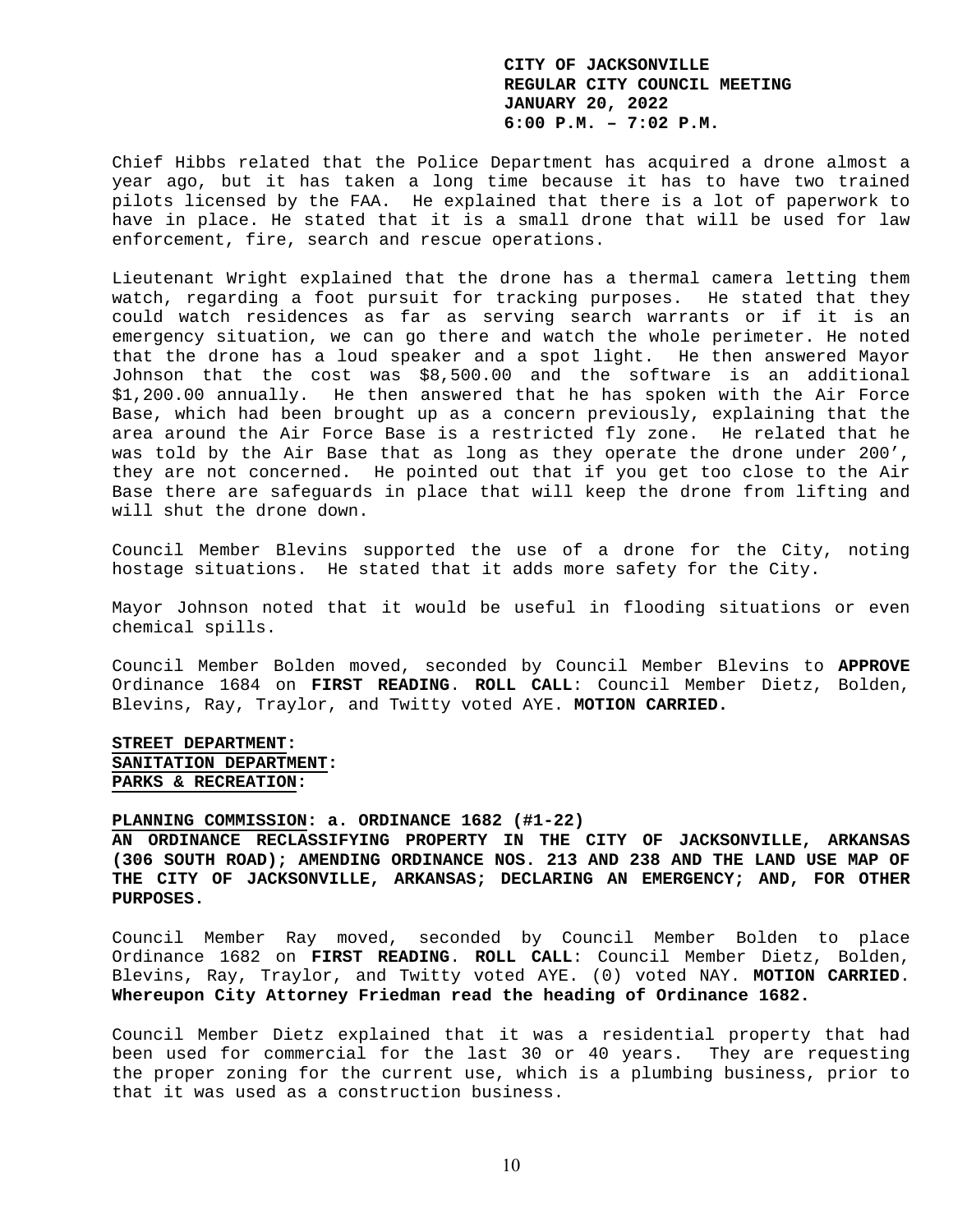Council Member Dietz moved, seconded by Council Member Bolden to **APPROVE** Ordinance 1682 on **FIRST READING**. **ROLL CALL**: Council Member Dietz, Bolden, Blevins, Ray, Traylor, and Twitty voted AYE. **MOTION CARRIED.** 

### **b. FINAL PLAT: Graham Woods PH 4**

Council Member Dietz stated the Subdivision is off of Graham Road being developed by the Nixon Family, saying that it was approved by the Planning Commission. He noted that the houses will be between 1100 to 1400 square feet. He noted that Entergy still has not hooked up the electricity.

In response to a question from Council Member Ray, Public Works Director Jim Oakley related that in the full design Redbud will tie into the next street in Phase III, but currently it is being developed in phases. He noted that there is a temporary gravel hammerhead design at the end of Magnolia until it ties into Redbud. He then answered that the next phase should be started within two years.

**Council Member Dietz moved, seconded by Council Member Bolden to approve the final plat of Graham Woods PH 4. MOTION CARRIED.** 

### **Adoption of City Council rules**

Mayor Johnson explained that it takes 2/3's vote to suspend the rules. He noted that the Mayor with five Council Members can constitute a quorum, adding that the City Council will follow Robert's Rules of Order. He stated that a change he would like to make is how we allow the public to speak, explaining that he would like to have slips to be filled out before Council begins to allow citizens to speak before the City Council as an alternative to having to contact a City Council Member and being included on the agenda. He noted that if you want on the agenda then you have till noon on Friday to be sponsored by a Council Member. He stated that he would like to limit the time of speaking to 3 minutes. He stated that the would also like to again appoint Council Member Bolden as Vice Mayor, and Second Vice Mayor is Council Member Dietz.

**Council Member Ray moved, seconded by Council Member Traylor to adopt the rules as outlined by Mayor Johnson. MOTION CARRIED.** 

#### **COMMITTEE(S):**

#### **GENERAL: STATE OF THE CITY by Mayor Johnson**

Mayor Johnson related that if he could do a couple words to describe the State of the City, financially, we are doing excellent. He added that with COVID it is such a challenge, with hiring people it has been a challenge; there are more challenges than we have ever faced.

He stated that last year, he thought that we were going to be through with COVID-19, but now we are in another year of it. We are hitting records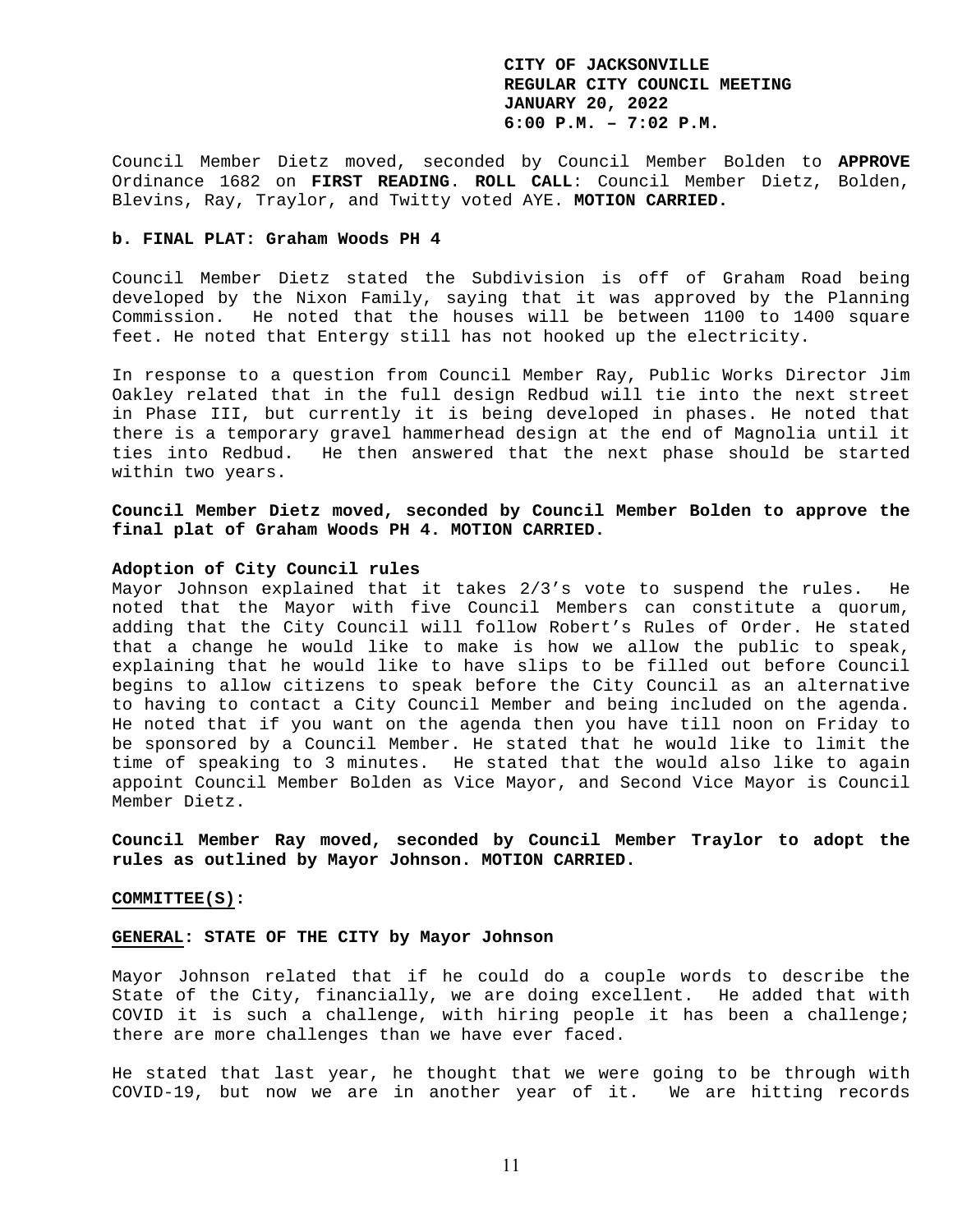every day, and it is unbelievable. In spite of that, of all these difficulties, we have had a very good year financially and we have actually learned that Zoom is a good way to conduct business and has worked very well for people and we get a lot done, saving a lot of gasoline as well as wear and tear on vehicles. Our lack of hiring employees, not just in the City or for the City, it is in the State. State Police, Nation wide there is an employee shortage, adding that he is not sure why, but it is across the board. He stated that we must continue to strive to improve, and we must do things as a Council and Mayor to make the lives of our citizens better. He stated that we do have some new businesses and we have some businesses closed and we have some other businesses on the way. And, with the supply chain issues it is really causing some of those new businesses, that want to be here, a problem. First off, there is Unity Health, they can not get the material for the new roof. They are going to open this year, they are going to hire 100 to 120 people and before they are done they are expecting to have 500 people in BA Teaching Institution and a first-class healthcare facility. We are going to have a new ambulance and service this year - that we greatly need. That will give us four ambulances, the oldest one being six years old and all of them are in excellent condition. Our 2020 Census came out and we grew to just below 30,000 people, adding that he feels we would have crossed that barrier if we had been able to count, counting was difficult and they had to use a lot of estimates to get it done. We have entered into a contract with Rock Region and we will be providing a micro transit system for the City to meet the transportation needs, starting this Spring or Summer. We have a new middle school, new elementary school that opened and the middle school already needs to expand. Those are good things happening. We expect this year to let the contract out on our Loop Road Overpass, we also expect the State to let the contract to widen Hwy. 167, again they promised that, but it seems to be that we are close to that happening. The new dog park has been a big success and it is used by a lot of people. This year, versus last year, we are able to do things; we are able to hold Big Bang on the Range, Festiville, Trunk or Treat and have a Christmas Parade. Those are things that we enjoy in our City, and are important. We have remodeled the Court offices and they are open, and the new Courtroom is set for supply chain issue or to be opened about mid-April. He related that it is a nice-looking building, saying that those are important things as we provide service to the City, we need to have facilities that will meet those needs. COVID has caused us challenges, still we have been able to give another raise this year for City employees, and we have been able to stay strong in the service that we provided. We have the new City garage under construction that will not flood and the shot shield should be completed this year at the Shooting Range, which will help us in the recycling of the lead. For the  $24<sup>th</sup>$  year in a row, our Finance Department has received the Certificate of Excellence Award, as they are always protecting the money and stretching our dollars.

I'm looking forward to 2022, and the new things to come. We do have a bright future with expansion of some current industries and some new jobs on the way. I appreciate the hard work and dedication of our employees, I look